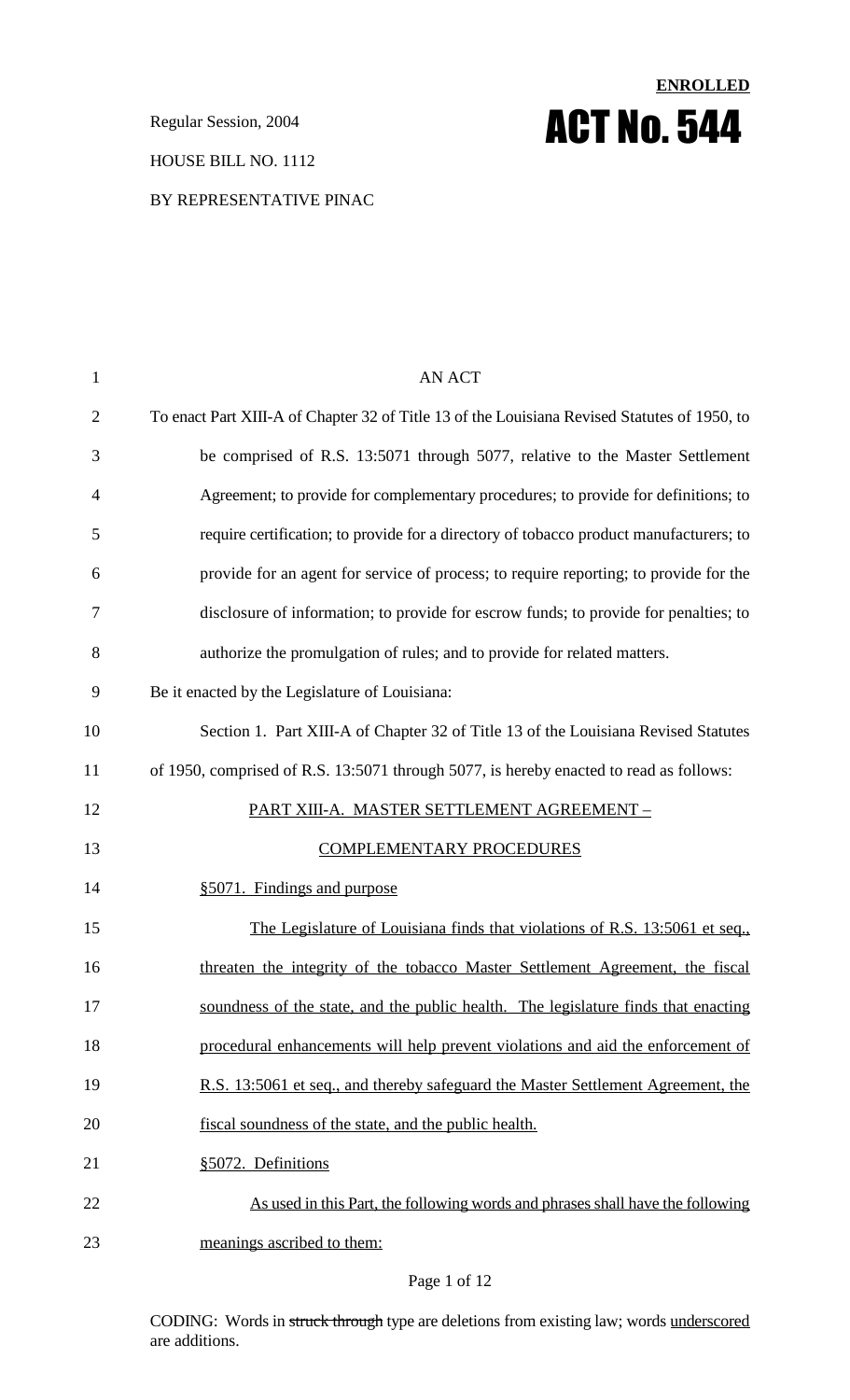| $\mathbf{1}$   | (1) "Brand family" means all styles of cigarettes sold under the same trade             |
|----------------|-----------------------------------------------------------------------------------------|
| $\overline{2}$ | mark and differentiated from one another by means of additional modifiers or            |
| 3              | descriptors, including but not limited to "menthol", "lights", "kings", and "100s", and |
| 4              | includes any brand name (alone or in conjunction with any other word), trademark,       |
| 5              | logo, symbol, motto, selling message, recognizable pattern of colors, or any other      |
| 6              | indicia of product identification identical or similar to, or identifiable with, a      |
| 7              | previously known brand of cigarettes.                                                   |
| 8              | (2) "Cigarette" has the same meaning as defined in R.S. 13:5062(4) and                  |
| 9              | R.S. $47:842(2)$ .                                                                      |
| 10             | (3) "Secretary" means the head of the Department of Revenue, which is the               |
| 11             | agency responsible for collection of the excise tax on cigarettes.                      |
| 12             | $(4)$ "Dealer" has the same meaning as defined in R.S. 47:842(4).                       |
| 13             | (5) "Department" means the Department of Revenue for the state of                       |
| 14             | Louisiana.                                                                              |
| 15             | (6) "Master Settlement Agreement" has the same meaning as defined in R.S.               |
| 16             | <u>13:5062(5).</u>                                                                      |
| 17             | "Nonparticipating manufacturer" means any tobacco product<br>(7)                        |
| 18             | manufacturer that is not a participating manufacturer.                                  |
| 19             | (8) "Participating manufacturer" has the meaning given that term in section             |
| 20             | II(ii) of the Master Settlement Agreement and all amendments thereto.                   |
| 21             | (9) "Qualified escrow fund" has the same meaning as defined in R.S.                     |
| 22             | $13:5062(6)$ .                                                                          |
| 23             | (10) "Stamping agent" means a dealer that is authorized to affix tax stamps             |
| 24             | to packages or other containers of cigarettes under R.S. 47:843 et seq. or any dealer   |
| 25             | that is required to pay the excise tax or tobacco tax imposed pursuant to R.S. 47:841   |
| 26             | et seq. on cigarettes.                                                                  |
| 27             | (11) "Tobacco product manufacturer" has the same meaning as defined in                  |
| 28             | R.S. $13:5062(9)$ .                                                                     |
| 29             | (12) "Units sold" has the same meaning as defined in R.S. 13:5062(10).                  |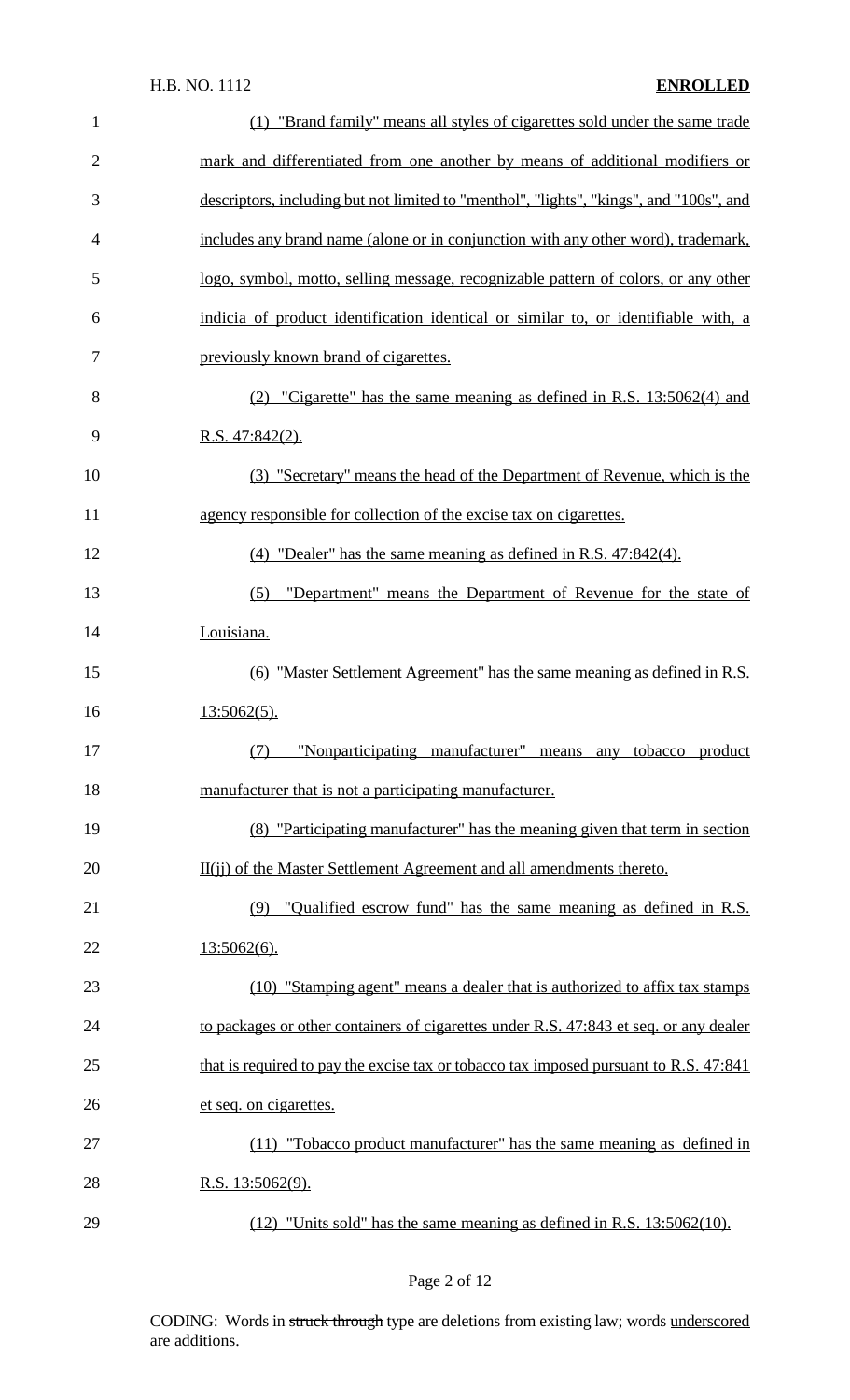| $\mathbf{1}$   | §5073. Certifications; directory; tax stamps                                              |
|----------------|-------------------------------------------------------------------------------------------|
| $\overline{2}$ | A. Every tobacco product manufacturer whose cigarettes are sold in this                   |
| 3              | state, whether directly or through a distributor, retailer, or similar intermediary or    |
| $\overline{4}$ | intermediaries, shall execute and deliver on a form prescribed by the attorney general    |
| 5              | a certification to the secretary and attorney general, no later than the thirtieth day of |
| 6              | April each year, certifying under penalty of perjury that, as of the date of such         |
| 7              | certification, such tobacco product manufacturer either: is a participating               |
| 8              | manufacturer; or is in full compliance with R.S. 13:5061 et seq., including all           |
| 9              | installment payments required by R.S. 13:5075(E).                                         |
| 10             | (1) A participating manufacturer shall include in its certification a list of its         |
| 11             | brand families. The participating manufacturer shall update such list thirty calendar     |
| 12             | days prior to any addition to or modification of its brand families by executing and      |
| 13             | delivering a supplemental certification to the attorney general and the secretary.        |
| 14             | (2)(a) A nonparticipating manufacturer shall include in its certification:                |
| 15             | (i) A list of all of its current and past brand families and the number of units          |
| 16             | sold for each brand family that were sold in the state during the preceding calendar      |
| 17             | year.                                                                                     |
| 18             | (ii) A list of all of its current and past brand families that have been sold in          |
| 19             | the state at any time during the current calendar year.                                   |
| 20             | (iii) Indicating, by an asterisk, any brand family sold in the state during the           |
| 21             | preceding calendar year that is no longer being sold in the state as of the date of such  |
| 22             | certification.                                                                            |
| 23             | (iv) Identifying by name and address any other manufacturer of such brand                 |
| 24             | families in the preceding or current calendar year.                                       |
| 25             | (v) Any other information required under R.S. $13:5075(D)$ .                              |
| 26             | (b) The nonparticipating manufacturer shall update such list thirty calendar              |
| 27             | days prior to any addition to or modification of its brand families by executing and      |
| 28             | delivering a supplemental certification to the attorney general and the secretary.        |

Page 3 of 12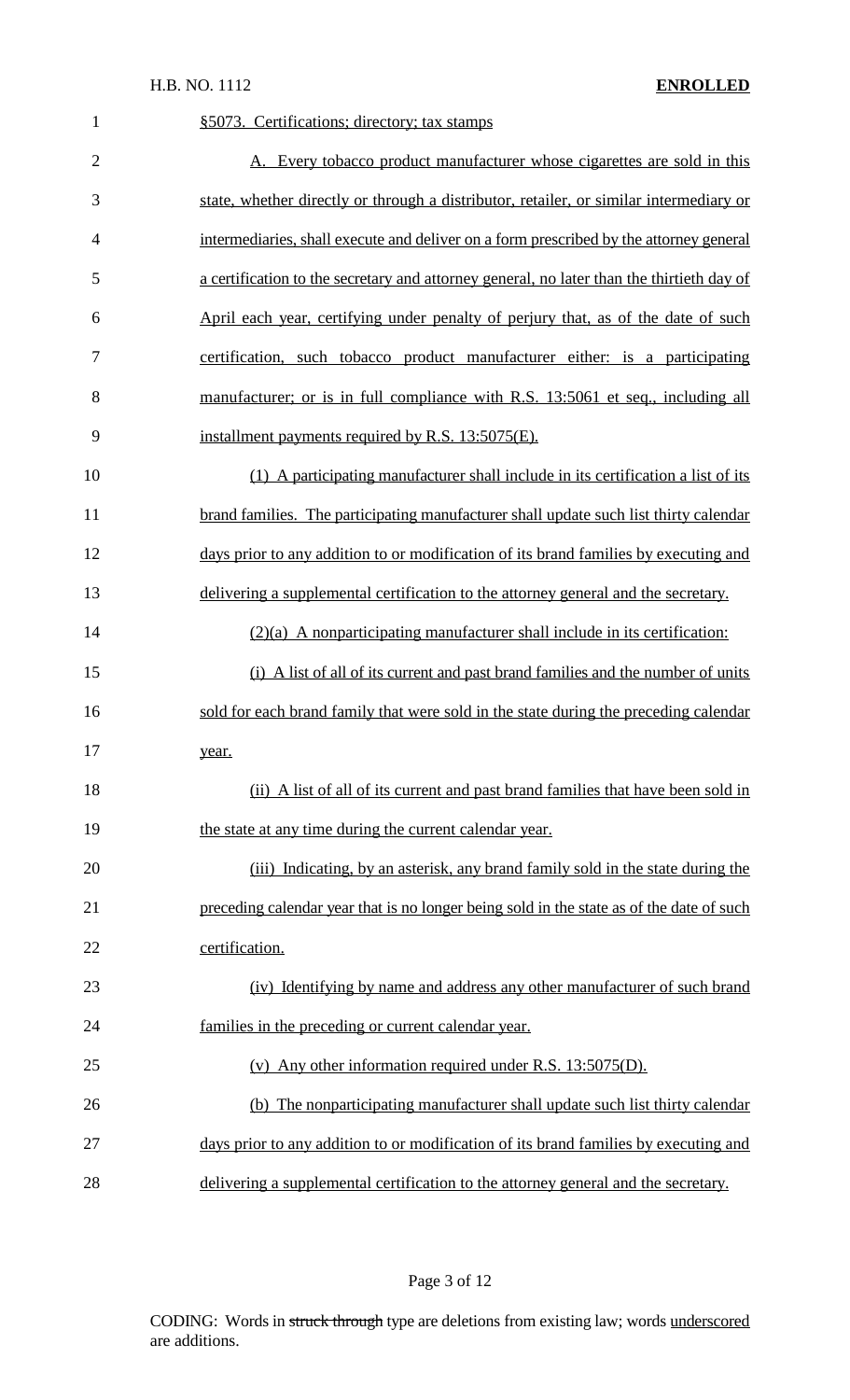| $\mathbf{1}$   | (3) In the case of a nonparticipating manufacturer, such certification shall           |
|----------------|----------------------------------------------------------------------------------------|
| $\overline{2}$ | further certify:                                                                       |
| 3              | (a) That such nonparticipating manufacturer is registered to do business in            |
| $\overline{4}$ | the state or has appointed a resident agent for service of process and provided notice |
| 5              | thereof as required by R.S. 13:5074.                                                   |
| 6              | (b) That such nonparticipating manufacturer:                                           |
| 7              | (i) Has established and continues to maintain a qualified escrow fund.                 |
| 8              | (ii) Has executed a qualified escrow agreement that has been reviewed and              |
| 9              | approved by the attorney general and that governs the qualified escrow fund.           |
| 10             | (c) That such nonparticipating manufacturer is in full compliance with R.S.            |
| 11             | 13:5061 et seq., and this Part and any regulations promulgated pursuant thereto.       |
| 12             | (d)(i) The name, address, and telephone number of the financial institution            |
| 13             | where the nonparticipating manufacturer has established such qualified escrow fund     |
| 14             | required pursuant to R.S. 13:5061 et seq., and all regulations promulgated thereto.    |
| 15             | (ii) The account number of such qualified escrow fund and any subaccount               |
| 16             | number for Louisiana.                                                                  |
| 17             | (iii) The amount such nonparticipating manufacturer placed in such fund for            |
| 18             | cigarettes sold in the state during the preceding calendar year, the date and amount   |
| 19             | of each such deposit, and such evidence or verification as may be deemed necessary     |
| 20             | by the attorney general to confirm the foregoing.                                      |
| 21             | The amount and date of any withdrawal or transfer of funds the<br>(iv)                 |
| 22             | nonparticipating manufacturer made at any time from such fund or from any other        |
| 23             | qualified escrow fund into which it ever made escrow payments pursuant to R.S.         |
| 24             | 13:5061 et seq., and all regulations promulgated thereto.                              |
| 25             | (4) A tobacco product manufacturer may not include a brand family in its               |
| 26             | certification unless:                                                                  |
| 27             | In the case of a participating manufacturer, said participating<br>(a)                 |
| 28             | manufacturer affirms that the brand family is to be deemed to be its cigarettes for    |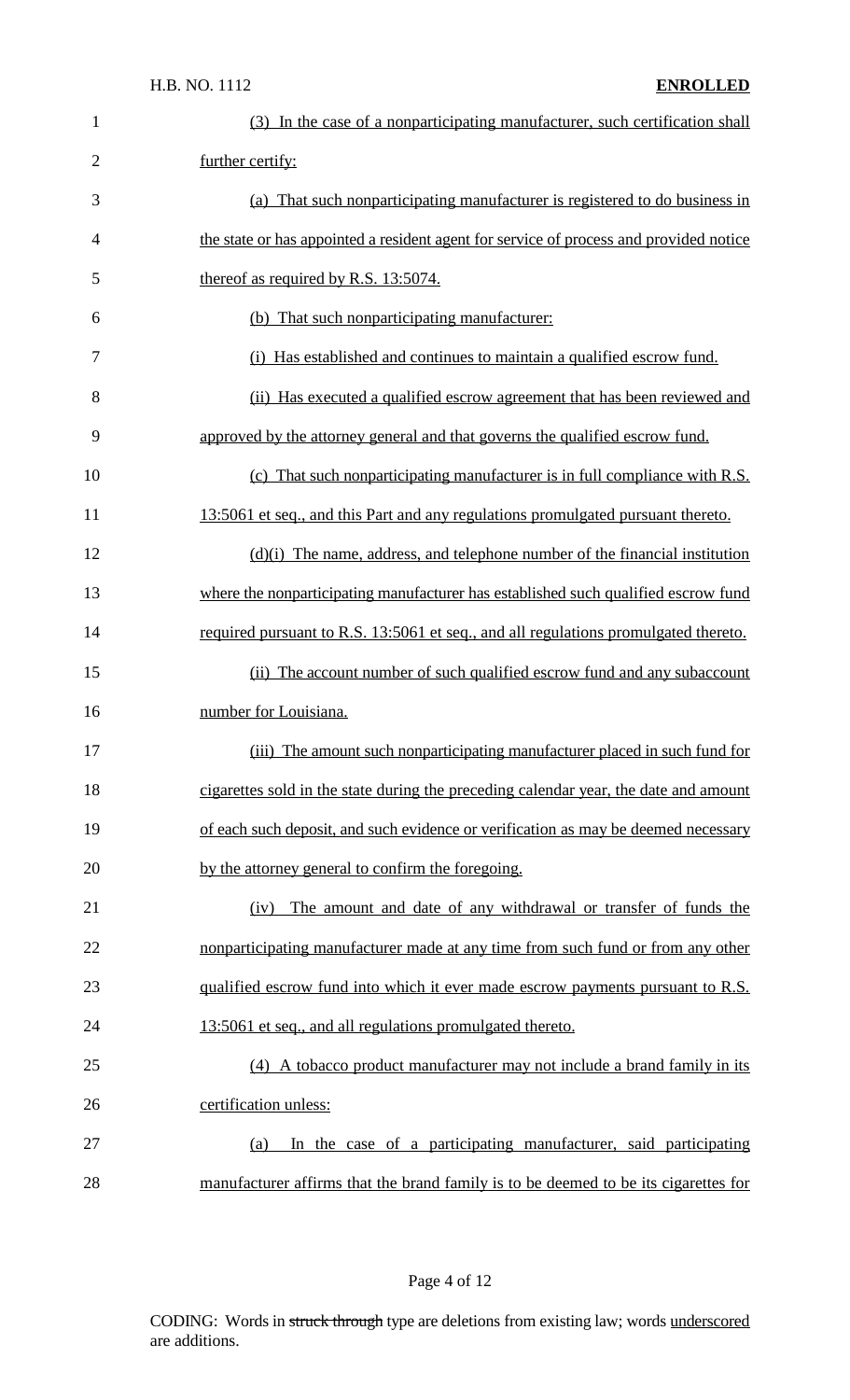| 1              | purposes of calculating its payments under the Master Settlement Agreement for the       |
|----------------|------------------------------------------------------------------------------------------|
| $\overline{2}$ | relevant year, in the volume and shares determined pursuant to the Master Settlement     |
| 3              | Agreement.                                                                               |
| $\overline{4}$ | (b) In the case of a nonparticipating manufacturer, said nonparticipating                |
| 5              | manufacturer affirms that the brand family is to be deemed to be its cigarettes for      |
| 6              | purposes of R.S. 13:5061 et seq. Nothing in this Section shall be construed as           |
| 7              | limiting or otherwise affecting the right of the state to maintain that a brand family   |
| 8              | constitutes cigarettes of a different tobacco product manufacturer for purposes of       |
| 9              | calculating payments under the Master Settlement Agreement or for purposes of R.S.       |
| 10             | 13:5061 et seq.                                                                          |
| 11             | Tobacco product manufacturers shall maintain all invoices and<br>(5)                     |
| 12             | documentation of sales and other such information relied upon for such certification     |
| 13             | for a period of five years, unless otherwise required by law to maintain them for a      |
| 14             | greater period of time.                                                                  |
| 15             | <b>B.</b> Not later than ninety days after the effective date of this Part, the attorney |
| 16             | general shall develop and make available for public inspection or publish on its         |
| 17             | website a directory listing all tobacco product manufacturers that have provided         |
| 18             | current and accurate certifications conforming to the requirements of Subsection A       |
| 19             | and all brand families, including country of origin, that are listed in such             |
| 20             | certifications (the directory), except as noted below.                                   |
| 21             | (1) The attorney general shall not include or retain in such directory the name          |
| 22             | or brand families of any nonparticipating manufacturer that has failed to provide the    |
| 23             | required certification or whose certification the secretary or attorney general          |
| 24             | determines is not in compliance with Paragraphs (2) and (3) of Subsection A, unless      |
| 25             | the attorney general has determined that such violation has been cured to the            |
| 26             | satisfaction of the attorney general and the secretary.                                  |
| 27             | (2) Neither a tobacco product manufacturer nor brand family shall be                     |
| 28             | included or retained in the directory if the attorney general concludes, in the case of  |
| 29             | a nonparticipating manufacturer, that:                                                   |

# Page 5 of 12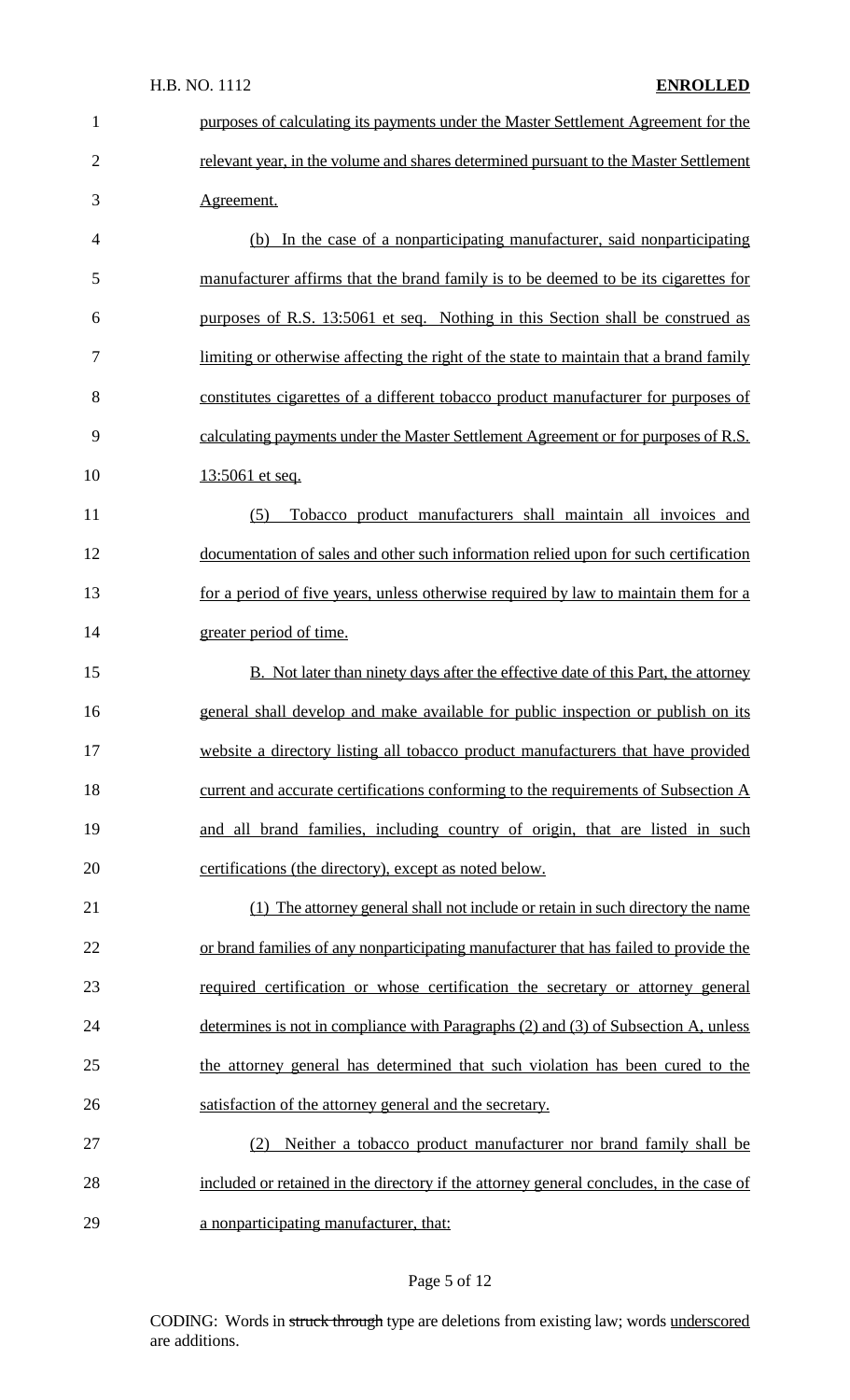| $\mathbf{1}$   | (a) Any escrow payment required pursuant to R.S. 13:5061 et seq., for any                     |
|----------------|-----------------------------------------------------------------------------------------------|
| $\overline{2}$ | period for any brand family, whether or not listed by such nonparticipating                   |
| 3              | manufacturer, has not been fully paid into a qualified escrow fund governed by a              |
| $\overline{4}$ | qualified escrow agreement that has been approved by the attorney general; or                 |
| 5              | (b) Any outstanding final judgment, including interest thereon, for a violation               |
| 6              | of R.S. 13:5061 et seq. has not been fully satisfied for such brand family or such            |
| 7              | manufacturer.                                                                                 |
| 8              | (3) The attorney general shall update the directory as necessary in order to                  |
| 9              | correct mistakes and to list or de-list a tobacco product manufacturer or brand family        |
| 10             | to keep the directory in conformity with the requirements of this Part. Fifteen days          |
| 11             | prior to the listing or de-listing of a tobacco product manufacturer or brand family.         |
| 12             | the attorney general shall transmit a notification to every stamping agent.                   |
| 13             | (4) Every stamping agent shall provide and update as necessary an electronic                  |
| 14             | mail address or facsimile telephone number to the secretary and the attorney general          |
| 15             | for the purpose of receiving any notifications as may be required by this Part.               |
| 16             | C. It shall be unlawful for any person:                                                       |
| 17             | (1) To affix a stamp to a package or other container of cigarettes of a tobacco               |
| 18             | product manufacturer or brand family not included in the directory.                           |
| 19             | (2) To sell, offer, or possess for sale, in this state, or import for personal                |
| 20             | consumption in this state, cigarettes of a tobacco product manufacturer or brand              |
| 21             | family not included in the directory; or, in the event of cigarettes subject to a de-         |
| 22             | listing notice described in this Section, sell, offer, or possess for sale, in this state, or |
| 23             | import for personal consumption in this state, cigarettes received, imported, or              |
| 24             | stamped after the date of de-listing.                                                         |
| 25             | (3) To order, purchase, or offer to purchase cigarettes of a tobacco product                  |
| 26             | manufacturer or brand family identified by the attorney general to be de-listed from          |
| 27             | the directory, after receipt of the notice described in this Section.                         |

# Page 6 of 12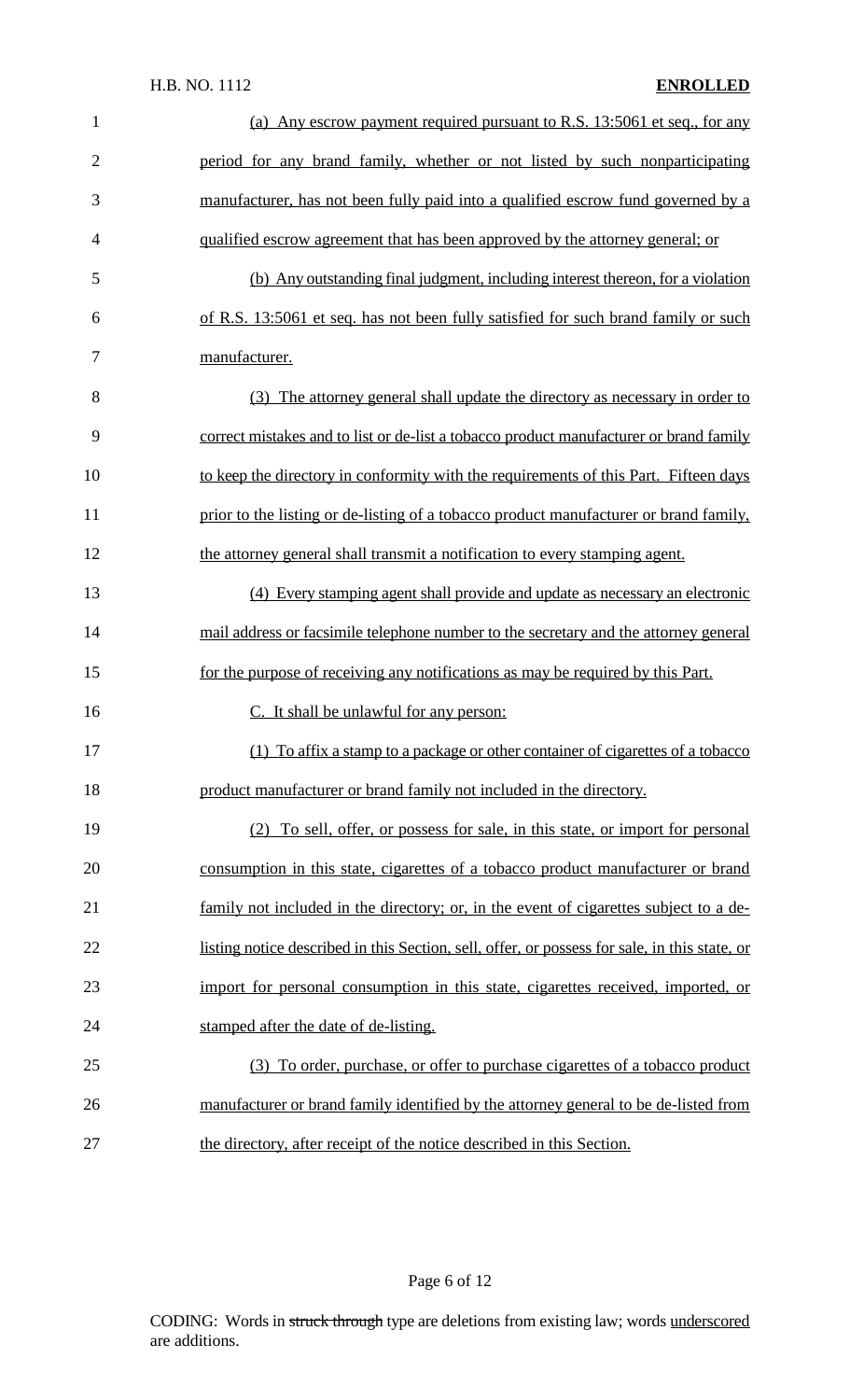| $\mathbf{1}$   | §5074. Agent for service of process                                                       |
|----------------|-------------------------------------------------------------------------------------------|
| $\overline{2}$ | A. Any nonresident or foreign nonparticipating manufacturer that has not                  |
| 3              | registered to do business in the state as a foreign corporation or business entity shall, |
| 4              | as a condition precedent to having its brand families included or retained in the         |
| 5              | directory, appoint and continually engage without interruption the services of an         |
| 6              | agent in this state to act as agent for the service of process on whom all process, and   |
| $\tau$         | any action or proceeding against it concerning or arising out of the enforcement of       |
| 8              | this Part and R.S. 13:5061 et seq., may be served in any manner authorized by law.        |
| 9              | Such service shall constitute legal and valid service of process on the                   |
| 10             | nonparticipating manufacturer. The nonparticipating manufacturer shall provide the        |
| 11             | name, address, phone number, and proof of the appointment and availability of such        |
| 12             | agent to the satisfaction of the secretary and attorney general.                          |
| 13             | <b>B.</b> The nonparticipating manufacturer shall provide notice to the secretary         |
| 14             | and attorney general thirty calendar days prior to termination of the authority of an     |
| 15             | agent and shall further provide proof to the satisfaction of the attorney general of the  |
| 16             | appointment of a new agent not less than five calendar days prior to the termination      |
| 17             | of an existing agent appointment. In the event an agent terminates an agency              |
| 18             | appointment, the nonparticipating manufacturer shall notify the secretary and the         |
| 19             | attorney general of said termination within five calendar days and shall include proof    |
| 20             | to the satisfaction of the attorney general of the appointment of a new agent.            |
| 21             | C. Any nonparticipating manufacturer whose cigarettes are sold in this state.             |
| 22             | who has not appointed and engaged an agent as herein required, shall be deemed to         |
| 23             | have appointed the secretary of state as such agent, and may be proceeded against in      |
| 24             | the courts of this state by service of process upon the secretary of state. Such service  |
| 25             | shall be considered valid service on said nonparticipating manufacturer; however, the     |
| 26             | appointment of the secretary of state as such agent shall not satisfy the condition       |
| 27             | precedent for having the brand families of the nonparticipating manufacturer              |
| 28             | included or retained in the directory.                                                    |

# Page 7 of 12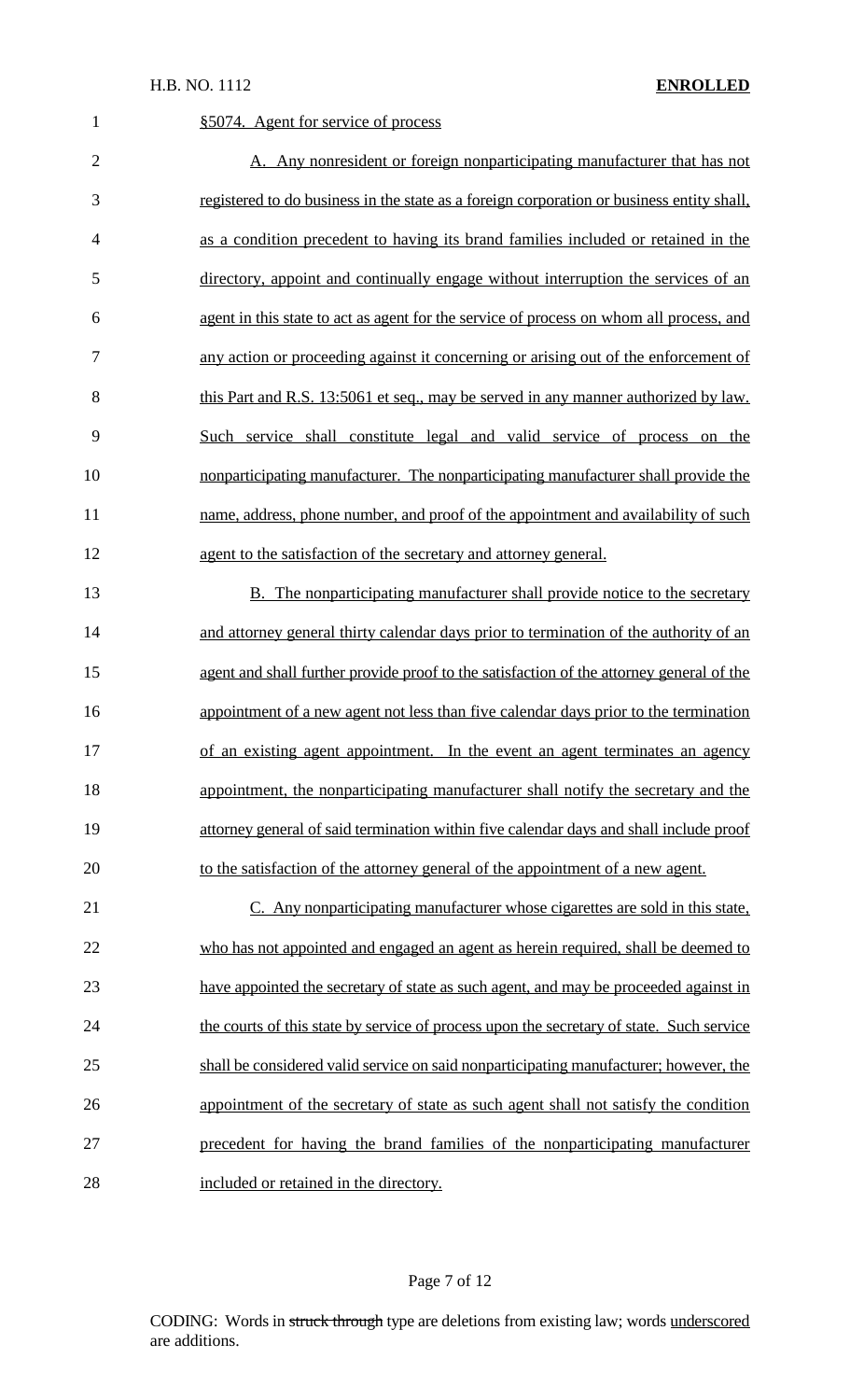| $\mathbf{1}$   | §5075. Reporting of information; escrow installments                                    |
|----------------|-----------------------------------------------------------------------------------------|
| $\mathbf{2}$   | A. Not later than twenty calendar days after the end of each calendar month,            |
| 3              | and more frequently if so directed by the secretary or the attorney general, each       |
| $\overline{4}$ | stamping agent shall submit such information as the secretary and attorney general      |
| 5              | require to facilitate compliance with this Part, including but not limited to a list by |
| 6              | brand family of the total number of cigarettes, or, in the case of roll your own, the   |
| 7              | equivalent stick count, that they purchased from tobacco product manufacturers          |
| 8              | during the previous calendar month or otherwise paid the tax due for such cigarettes.   |
| 9              | The stamping agent shall maintain and make available to the secretary and the           |
| 10             | attorney general all invoices and documentation of purchases and sales of all tobacco   |
| 11             | product manufacturer cigarettes and any other information relied upon in reporting      |
| 12             | to the secretary and the attorney general for a period of three years.                  |
| 13             | B. The secretary is authorized to disclose to the attorney general any                  |
| 14             | information received under this Part and requested by the attorney general for          |
| 15             | purposes of determining compliance with and enforcing the provisions of this Part.      |
| 16             | The secretary and attorney general shall share with each other the information          |
| 17             | received under this Part and may share such information with other federal, state, or   |
| 18             | local agencies only for purposes of enforcement of this Part, R.S. 13:5061 et seq., or  |
| 19             | corresponding laws of other states. Additionally, the sharing of information by the     |
| 20             | secretary under this Part shall not constitute a violation of R.S. 47:1508.             |
| 21             | C. The attorney general may require at any time from the nonparticipating               |
| 22             | manufacturer, proof from the financial institution in which such manufacturer has       |
| 23             | established a qualified escrow fund for the purpose of compliance with R.S. 13:5061     |
| 24             | et seq., of the amount of money in such fund, exclusive of interest, the amount and     |
| 25             | date of each deposit to such fund, and the amount and date of each withdrawal from      |
| 26             | such fund.                                                                              |
| 27             | D. In addition to the information required to be submitted pursuant to this             |
| 28             | Part and R.S. 13:5061 et seq. or R.S. 47:843 et seq., the secretary and the attorney    |

Page 8 of 12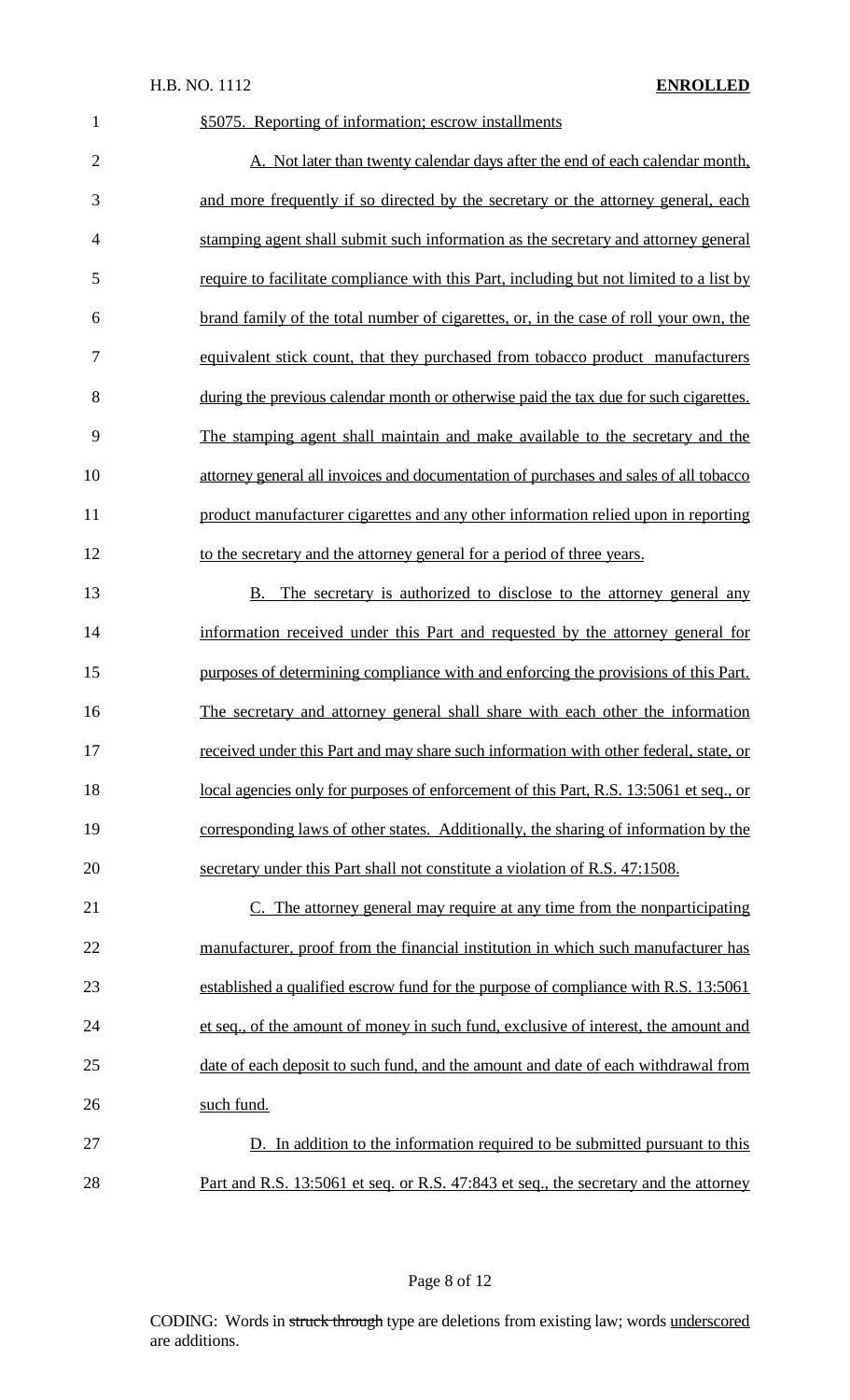| $\mathbf{1}$   | general may require a stamping agent or tobacco product manufacturer to submit any         |
|----------------|--------------------------------------------------------------------------------------------|
| $\overline{2}$ | additional information including but not limited to samples of the packaging or            |
| 3              | labeling of each brand family, as is necessary to enable the attorney general to           |
| $\overline{4}$ | determine whether a tobacco product manufacturer is in compliance with this Part.          |
| 5              | E. To promote compliance with this Part, the attorney general may require                  |
| 6              | a tobacco product manufacturer subject to the requirements of R.S. 13:5073(A)(2)           |
| 7              | to make the escrow deposits required in annual, quarterly, or monthly installments         |
| 8              | during the year in which the sales covered by such deposits are made. The secretary        |
| 9              | and the attorney general may require production of information sufficient to enable        |
| 10             | the attorney general to determine the adequacy of the amount of the installment            |
| 11             | deposit.                                                                                   |
| 12             | §5076. Penalties; other remedies                                                           |
| 13             | A. In addition to or in lieu of any other civil or criminal remedy provided by             |
| 14             | <u>law, upon a determination that a stamping agent has violated R.S. 13:5073(C) or any</u> |
| 15             | regulation adopted pursuant to this Part, the secretary may revoke or suspend the          |
| 16             | license of the dealer in the manner provided by R.S. 47:844. Each stamp affixed and        |
| 17             | each sale, offer to purchase, or offer to sell cigarettes in violation of R.S. 13:5073(C)  |
| 18             | shall constitute a separate violation. For each violation hereof, the secretary may also   |
| 19             | impose a civil penalty in an amount not to exceed the greater of five hundred percent      |
| 20             | of the retail value of the cigarettes or five thousand dollars upon a determination of     |
| 21             | violation of R.S. $13:5073(C)$ or any regulations adopted pursuant thereto. Such           |
| 22             | penalty shall be imposed in the manner provided by R.S. 47:843 et seq.                     |
| 23             | B. Any cigarettes that have been sold, offered for sale, or possessed for sale,            |
| 24             | in this state, or imported for personal consumption in this state, in violation of R.S.    |
| 25             | 13:5073(C) shall be deemed contraband under R.S. 47:865 and R.S. 13:5061 et seq.,          |
| 26             | and such cigarettes shall be subject to seizure and forfeiture as provided in such         |
| 27             | section, and all such cigarettes so seized and forfeited shall be destroyed and not        |
| 28             | resold.                                                                                    |

# Page 9 of 12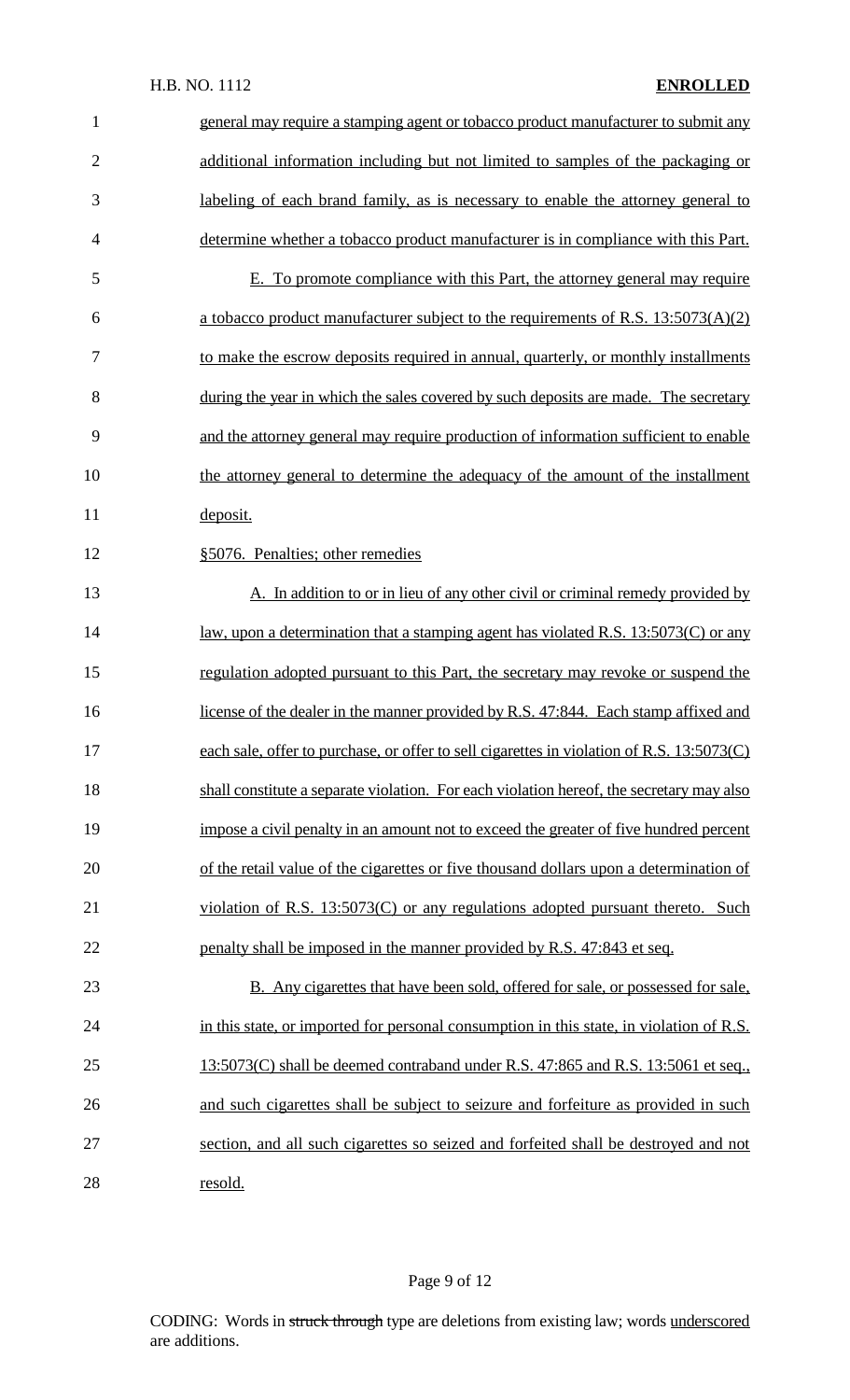| $\mathbf{1}$   | C. The attorney general, on behalf of the secretary, may seek an injunction                 |
|----------------|---------------------------------------------------------------------------------------------|
| $\overline{2}$ | to restrain a threatened or actual violation of R.S. $13:5073(C)$ or $5075(A)$ or (D) by    |
| 3              | a stamping agent and to compel the stamping agent to comply with such provisions.           |
| $\overline{4}$ | In any action brought pursuant to this Section, the state shall be entitled to recover      |
| 5              | the costs of the investigation, action, and reasonable attorney fees.                       |
| 6              | D. It shall be unlawful for a person to:                                                    |
| 7              | (1) Sell or distribute cigarettes; or                                                       |
| 8              | (2) Acquire, hold, own, possess, transport, import, or cause to be imported                 |
| 9              | cigarettes that the person knows or should know are intended for distribution or sale       |
| 10             | in the state in violation of R.S. 13:5073(C). A violation of this Section shall be          |
| 11             | punishable as a misdemeanor in accordance with R.S. 47:859.                                 |
| 12             | E. A person who violates R.S. 13:5073(C) engages in an unfair and deceptive                 |
| 13             | trade practice in violation of R.S. 51:1401 et seq.                                         |
| 14             | F. Failure to make annual, quarterly, or monthly payments, when required by                 |
| 15             | the attorney general in accordance with R.S. 13:5075, shall subject the tobacco             |
| 16             | product manufacturer to the penalties for failure to place funds in escrow contained        |
| 17             | in R.S. $13:5063(C)(3)$ .                                                                   |
| 18             | §5077. Miscellaneous provisions                                                             |
| 19             | A. A determination of the attorney general to not include or to remove from                 |
| 20             | the directory a brand family or tobacco product manufacturer shall be subject to            |
| 21             | review in the manner prescribed by the Administrative Procedure Act.                        |
| 22             | <b>B.</b> No person shall be issued a license or granted a renewal of a license to act      |
| 23             | as a stamping agent unless such person has certified in writing, under penalty of           |
| 24             | perjury, that such person will comply fully with this Section.                              |
| 25             | C. For the year 2004, because the effective date of this Part is later than April           |
| 26             | 15, 2004, the first report of stamping agents required by R.S. 13:5075(A) shall be due      |
| 27             | thirty calendar days after the effective date of this Part; the certifications by a tobacco |

# Page 10 of 12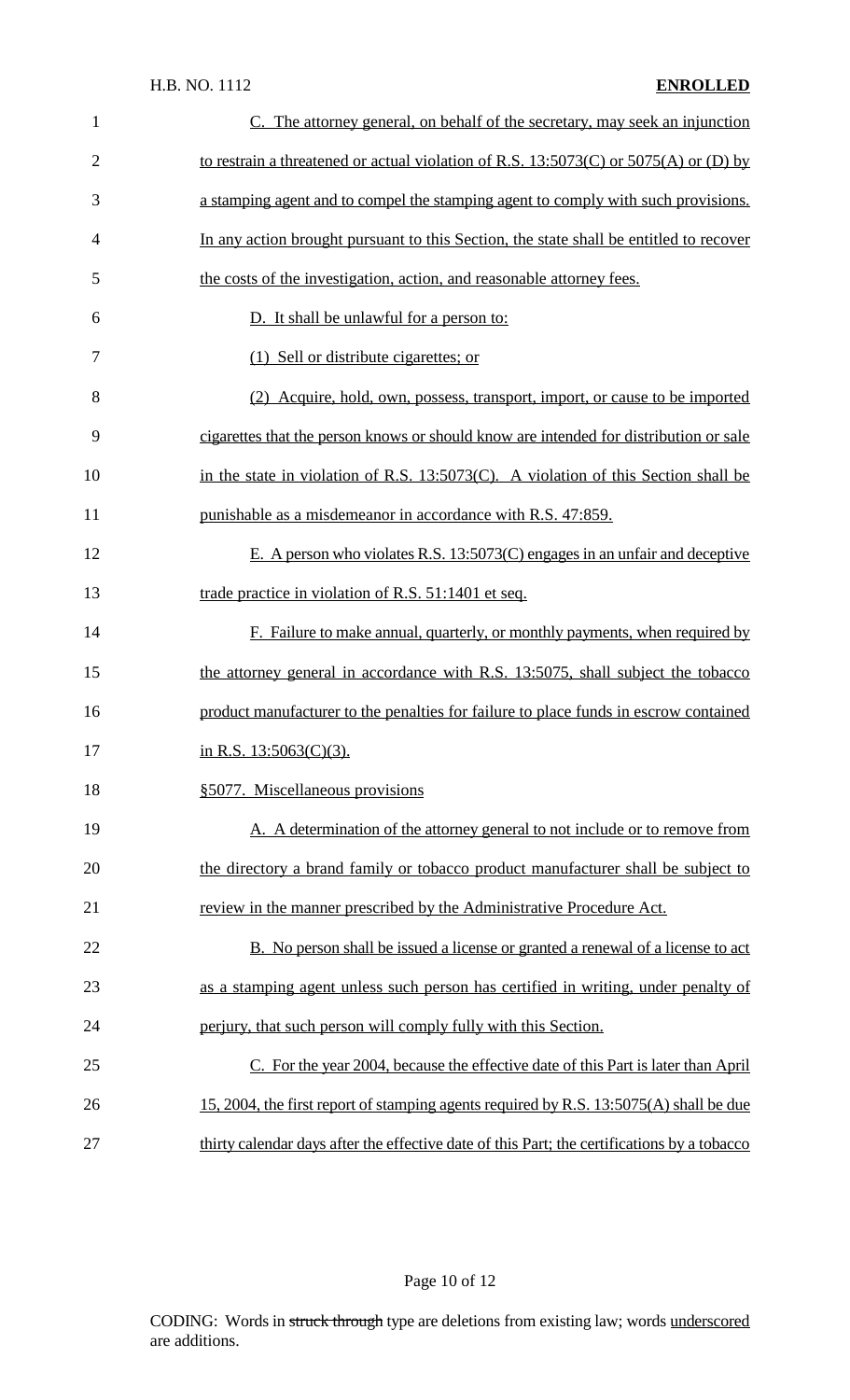#### H.B. NO. 1112 **ENROLLED**

| $\mathbf{1}$   | product manufacturer described in R.S. 13:5073(A) shall be due forty-five calendar            |
|----------------|-----------------------------------------------------------------------------------------------|
| $\overline{2}$ | days after the effective date of this Part; and the directory described in R.S.               |
| 3              | 13:5073(B) shall be published or made available within ninety calendar days after the         |
| $\overline{4}$ | effective date of this Part.                                                                  |
| 5              | D. The secretary in conjunction with the attorney general may promulgate                      |
| 6              | regulations necessary to effect the purpose of this Part.                                     |
| 7              | E. In any action brought by the state to enforce this Part, the attorney general              |
| 8              | and secretary shall be entitled to recover the costs of the investigation, expert witness     |
| 9              | fees, the action, and reasonable attorney fees.                                               |
| 10             | F. If a court determines that a person has violated this Part, the court shall                |
| 11             | order any profits, gains, gross receipts, or other benefits from the violation to be          |
| 12             | disgorged and paid to the state treasurer for deposit in the tobacco control special          |
| 13             | fund, which is hereby created. The tobacco control special fund shall be used by the          |
| 14             | attorney general for tobacco enforcement and control matters. Unless otherwise                |
| 15             | expressly provided, the remedies or penalties provided by this Part are cumulative to         |
| 16             | each other and to the remedies or penalties available under all other laws of this state.     |
| 17             | G. If a court of competent jurisdiction finds that the provisions of this Part                |
| 18             | and of R.S. 13:5061 et seq. conflict and cannot be harmonized, then the provisions            |
| 19             | in R.S. 13:5061 et seq. shall control. If any Section, Subsection, Paragraph,                 |
| 20             | Subparagraph, Item, sentence, clause, phrase, or word of this Part causes R.S.                |
| 21             | 13:5061 et seq. to no longer constitute a qualifying or model statute, as those terms         |
| 22             | are defined in the Master Settlement Agreement, then that portion of this Part shall          |
| 23             | not be valid. If any Section, Subsection, Paragraph, Subparagraph, Item, sentence,            |
| 24             | clause, phrase, or word of this Part is for any reason held to be invalid, unlawful, or       |
| 25             | unconstitutional, such decision shall not affect the validity of the remaining portions       |
| 26             | of this Part.                                                                                 |
| 27             | Section 2. This Act shall become effective upon signature by the governor or, if not          |
| 28             | signed by the governor, upon expiration of the time for bills to become law without signature |
| 29             | by the governor, as provided in Article III, Section 18 of the Constitution of Louisiana. If  |

# Page 11 of 12